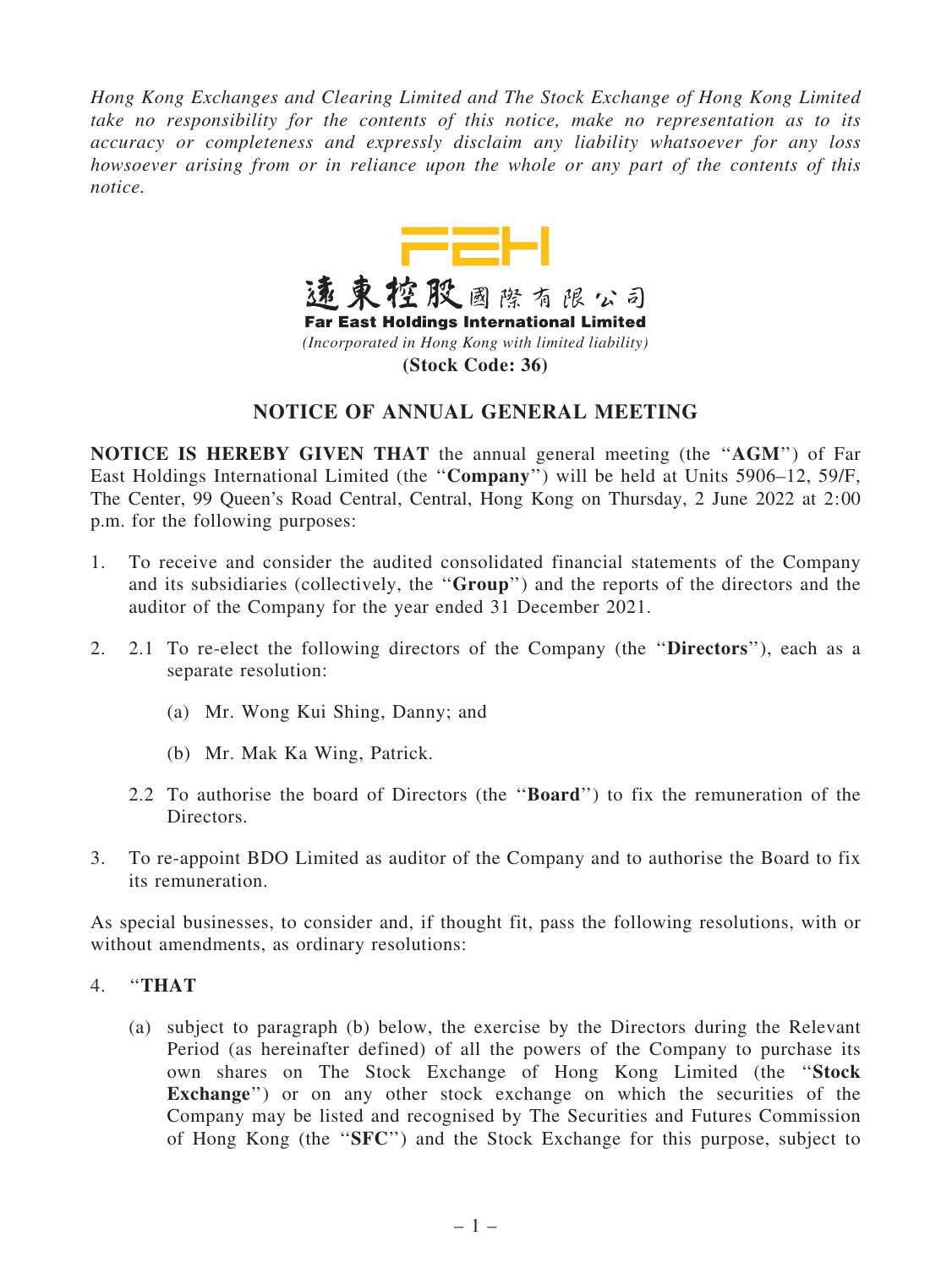and in accordance with all applicable laws and the rules and regulations of the SFC, the Stock Exchange or of other stock exchange as amended from time to time, be and is hereby generally and unconditionally approved;

- (b) the maximum number of shares of the Company (''Shares'') to be repurchased by the Company pursuant to the approval in paragraph (a) above shall not exceed 10% of the number of issued Shares at the date of the passing of this resolution, and the said approval shall be limited accordingly; and
- (c) for the purpose of this resolution:

"Relevant Period" means the period from the passing of this resolution until whichever is the earliest of:

- (i) the conclusion of the next annual general meeting of the Company;
- (ii) the expiration of the period within which the next annual general meeting of the Company is required by the articles of association of the Company or any applicable laws to be held; and
- (iii) the revocation or variation of the authority given under this resolution by an ordinary resolution of the shareholders of the Company in general meeting.''

## 5. ''THAT

- (a) subject to paragraph (c) below, the exercise by the Directors during the Relevant Period (as hereinafter defined) of all the powers of the Company to allot, issue and deal with additional Shares and to make or grant offers, agreements and options (including bonds, warrants and debentures convertible into Shares) which might require the exercise of such powers, subject to and in accordance with all applicable laws, be and is hereby generally and unconditionally approved;
- (b) the approval in paragraph (a) above, shall be in addition to any other authorisation given to the Directors and shall authorise the Directors during the Relevant Period (as hereinafter defined) to make or grant offers, agreements and options (including bonds, warrants and debentures convertible into Shares) which might require the exercise of such powers after the end of the Relevant Period (as hereinafter defined);
- (c) the total number of Shares allotted or agreed conditionally or unconditionally to be allotted (whether pursuant to an option or otherwise) by the Directors pursuant to the approval granted in paragraph (a) above, otherwise than pursuant to (i) a Rights Issue (as hereinafter defined); or (ii) the exercise of any option under the Share Option Scheme (as hereinafter defined) of the Company; or (iii) the exercise of rights of conversion under the terms of any securities which are convertible into Shares or warrants to subscribe for Shares; and/or (iv) any scrip dividend or other similar arrangement providing for the allotment of Shares in lieu of the whole or part of a dividend on Shares pursuant to the articles of association of the Company, shall not exceed 20% of the number of issued Shares at the date of the passing of this resolution and the approval in paragraph (a) of this resolution shall be limited accordingly; and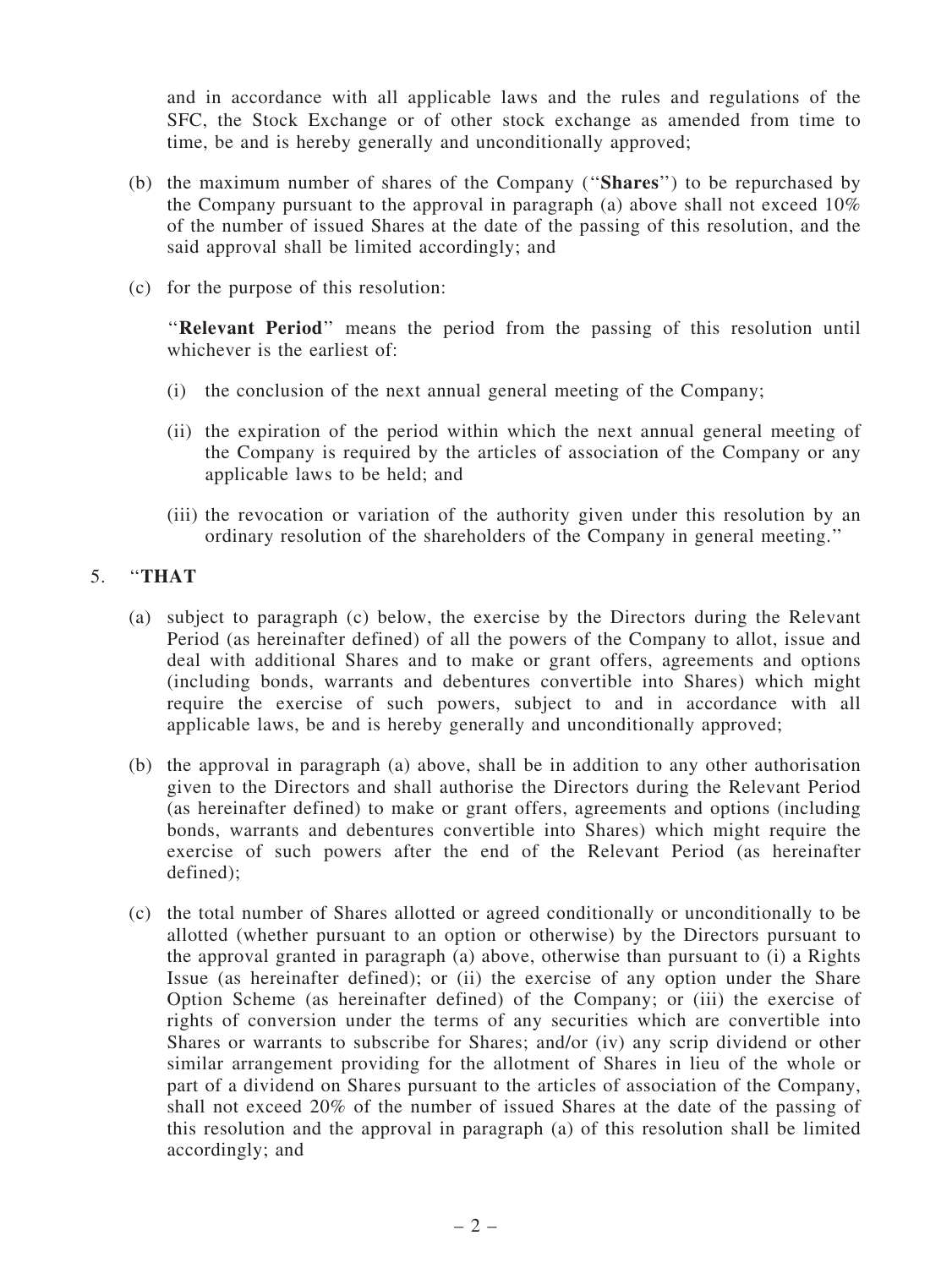(d) for the purpose of this resolution:

''Relevant Period'' means the period from the passing of this resolution until whichever is the earliest of:

- (i) the conclusion of the next annual general meeting of the Company;
- (ii) the expiration of the period within which the next annual general meeting of the Company is required by the articles of association of the Company or any applicable laws to be held; and
- (iii) the revocation or variation of the authority given under this resolution by an ordinary resolution of the shareholders of the Company in general meeting;

"Rights Issue" means an offer of Shares open for a period fixed by the Directors to holders of Shares on the register of shareholders of the Company on a fixed record date in proportion to their then holdings of such Shares (subject to such exclusions or other arrangements as the Directors may deem necessary or expedient in relation to fractional entitlements or having regard to any restrictions or obligations under the laws of any relevant jurisdiction, or the requirements of any recognised regulatory body or any stock exchange applicable to the Company); and

"Share Option Scheme" means a share option scheme or similar arrangement for the time being, as varied from time to time, adopted for the grant or issue of Shares or rights to acquire Shares.''

6. ''THAT conditional upon the passing of resolutions 4 and 5 set out in the notice convening this meeting, the general mandate granted to the Directors to allot, issue and deal with additional Shares pursuant to resolution 5 set out in the notice convening this meeting be and is hereby extended by the addition thereto of such number of Shares repurchased by the Company under the authority granted pursuant to resolution 4 set out in the notice convening this meeting.''

> By Order of the Board Far East Holdings International Limited Mr. Eric Todd *Chairman & Executive Director*

Hong Kong, 29 April 2022